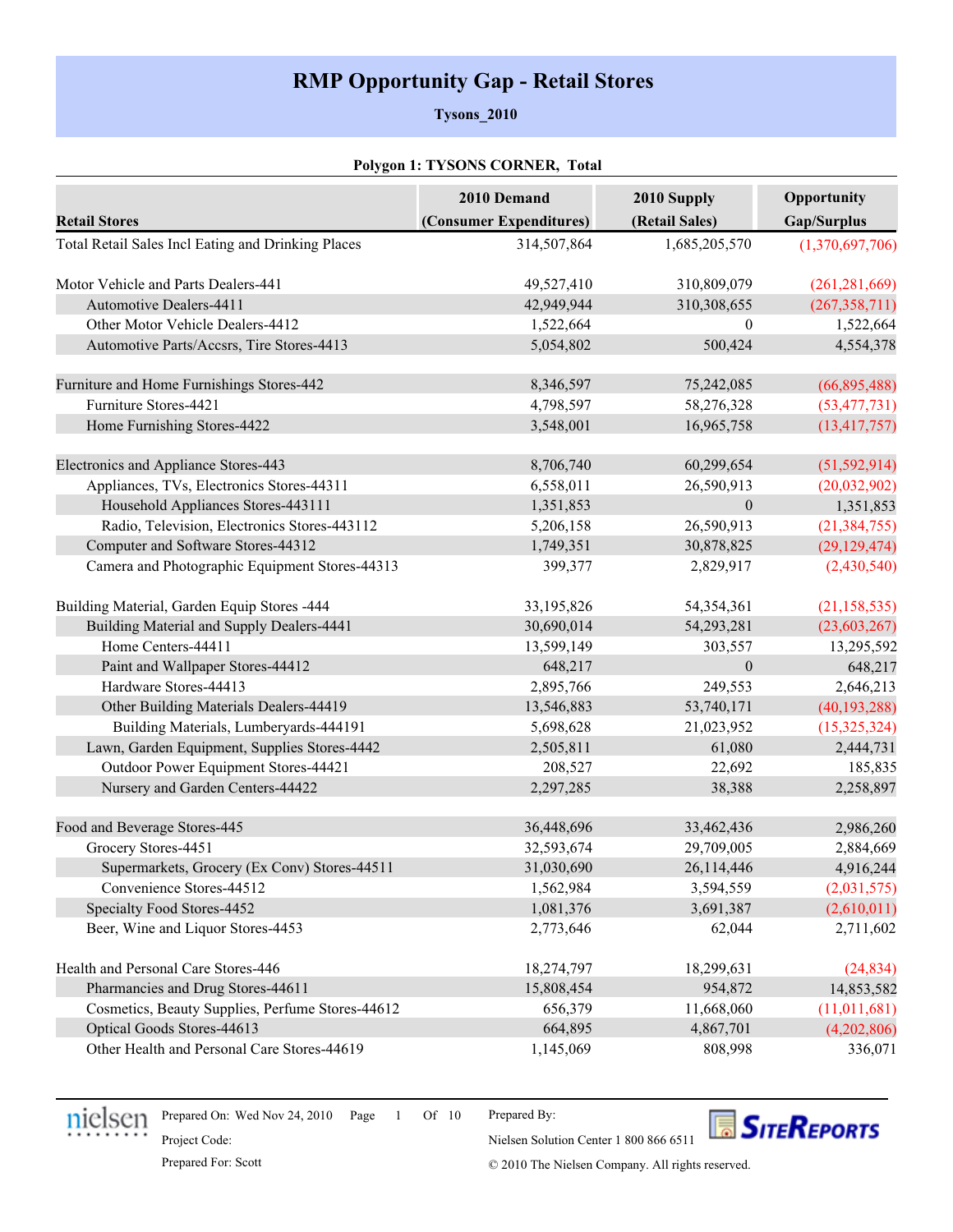# **RMP Opportunity Gap - Retail Stores**

#### **Tysons\_2010**

### **Polygon 1: TYSONS CORNER, Total**

|                                                | 2010 Demand             | 2010 Supply    | Opportunity     |
|------------------------------------------------|-------------------------|----------------|-----------------|
| <b>Retail Stores</b>                           | (Consumer Expenditures) | (Retail Sales) | Gap/Surplus     |
| Gasoline Stations-447                          | 24,273,569              | 17,741,577     | 6,531,992       |
| Gasoline Stations With Conv Stores-44711       | 17,838,365              | $\theta$       | 17,838,365      |
| Other Gasoline Stations-44719                  | 6,435,205               | 17,741,577     | (11, 306, 372)  |
| Clothing and Clothing Accessories Stores-448   | 16,964,057              | 505,285,940    | (488, 321, 883) |
| Clothing Stores-4481                           | 11,554,000              | 389,592,240    | (378, 038, 240) |
| Men's Clothing Stores-44811                    | 763,600                 | 17,611,674     | (16, 848, 074)  |
| Women's Clothing Stores-44812                  | 2,943,912               | 91,313,396     | (88,369,484)    |
| Childrens, Infants Clothing Stores-44813       | 521,064                 | 17,278,245     | (16,757,181)    |
| Family Clothing Stores-44814                   | 6,228,139               | 244,023,164    | (237,795,025)   |
| Clothing Accessories Stores-44815              | 306,154                 | 4,692,301      | (4,386,147)     |
| Other Clothing Stores-44819                    | 791,132                 | 14,673,461     | (13,882,329)    |
| Shoe Stores-4482                               | 1,943,715               | 41,832,569     | (39,888,854)    |
| Jewelry, Luggage, Leather Goods Stores-4483    | 3,466,342               | 73,861,131     | (70, 394, 789)  |
| Jewelry Stores-44831                           | 3,270,330               | 67,656,721     | (64, 386, 391)  |
| Luggage and Leather Goods Stores-44832         | 196,012                 | 6,204,409      | (6,008,397)     |
| Sporting Goods, Hobby, Book, Music Stores-451  | 7,420,523               | 24,679,090     | (17, 258, 567)  |
| Sportng Goods, Hobby, Musical Inst Stores-4511 | 4,973,264               | 16,354,047     | (11, 380, 783)  |
| Sporting Goods Stores-45111                    | 2,587,325               | 10,845,157     | (8, 257, 832)   |
| Hobby, Toys and Games Stores-45112             | 1,464,542               | 5,419,261      | (3,954,719)     |
| Sew/Needlework/Piece Goods Stores-45113        | 361,882                 | 42,931         | 318,951         |
| Musical Instrument and Supplies Stores-45114   | 559,515                 | 46,698         | 512,817         |
| Book, Periodical and Music Stores-4512         | 2,447,259               | 8,325,042      | (5,877,783)     |
| Book Stores and News Dealers-45121             | 1,668,048               | 5,598,698      | (3,930,650)     |
| Book Stores-451211                             | 1,602,978               | 5,514,593      | (3,911,615)     |
| News Dealers and Newsstands-451212             | 65,069                  | 84,105         | (19,036)        |
| Prerecorded Tapes, CDs, Record Stores-45122    | 779,212                 | 2,726,344      | (1, 947, 132)   |
| General Merchandise Stores-452                 | 42,021,365              | 324,630,314    | (282, 608, 949) |
| Department Stores Excl Leased Depts-4521       | 21,612,391              | 319,469,466    | (297, 857, 075) |
| Other General Merchandise Stores-4529          | 20,408,975              | 5,160,848      | 15,248,127      |
| Miscellaneous Store Retailers-453              | 8,274,137               | 26,761,068     | (18, 486, 931)  |
| Florists-4531                                  | 641,683                 | 1,147,795      | (506, 112)      |
| Office Supplies, Stationery, Gift Stores-4532  | 3,775,222               | 22,832,775     | (19,057,553)    |
| Office Supplies and Stationery Stores-45321    | 2,227,175               | 14,767,465     | (12,540,290)    |
| Gift, Novelty and Souvenir Stores-45322        | 1,548,047               | 8,065,311      | (6,517,264)     |
| Used Merchandise Stores-4533                   | 813,284                 | 264,123        | 549,161         |
| Other Miscellaneous Store Retailers-4539       | 3,043,947               | 2,516,375      | 527,572         |
| Non-Store Retailers-454                        | 23,705,833              | 67,248         | 23,638,585      |
| Foodservice and Drinking Places-722            | 37, 348, 313            | 233,573,086    | (196, 224, 773) |
| Full-Service Restaurants-7221                  | 17,071,150              | 116,339,917    | (99, 268, 767)  |



Prepared On: Wed Nov 24, 2010 Page 2 Of 10

Prepared By:



Project Code:

Prepared For: Scott Company. All rights reserved.